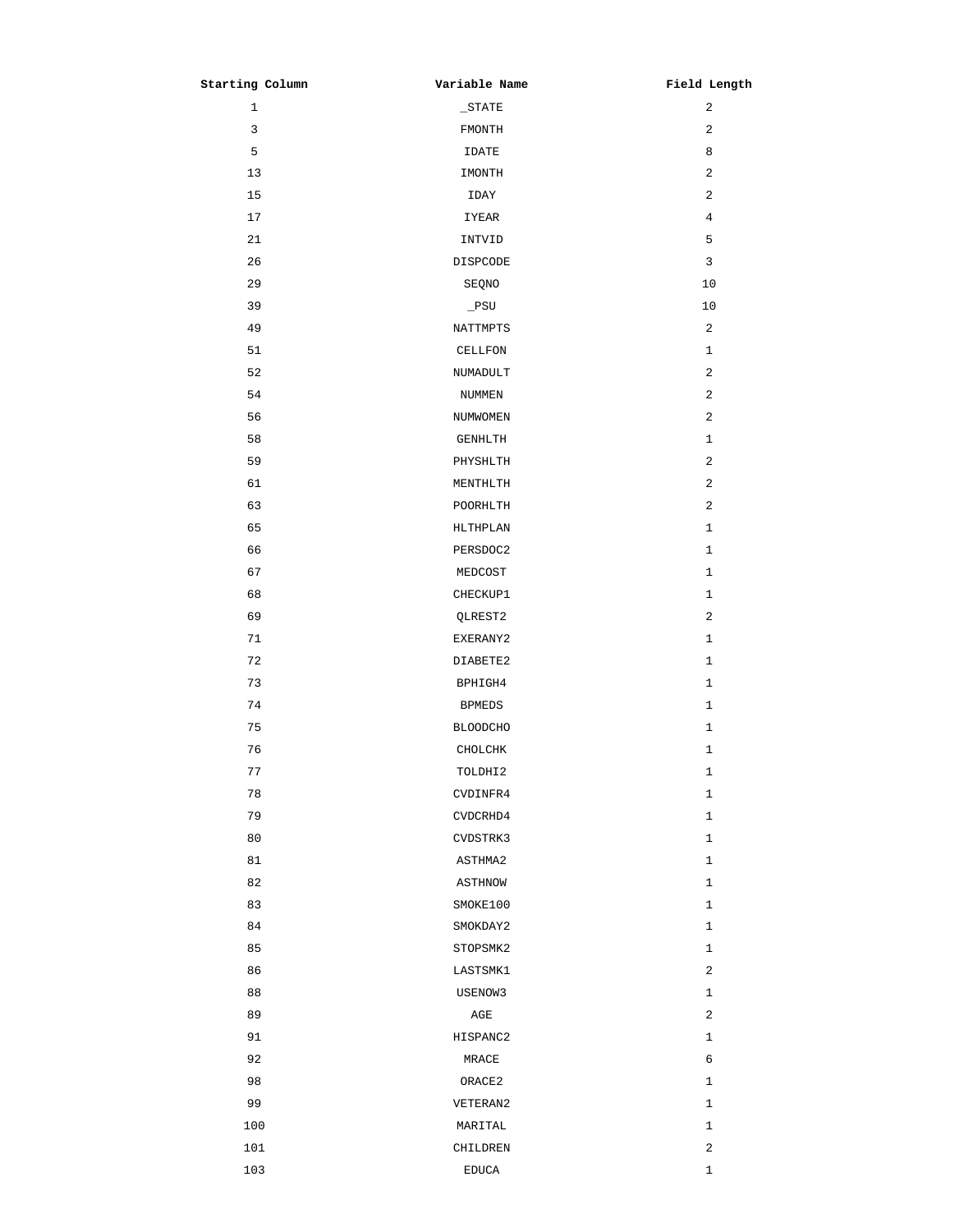| Starting Column | Variable Name | Field Length |
|-----------------|---------------|--------------|
| 104             | EMPLOY        | $\mathbf{1}$ |
| 105             | INCOME2       | 2            |
| 107             | WEIGHT2       | 4            |
| 111             | HEIGHT3       | 4            |
| 115             | WTYRAGO       | 4            |
| 119             | WTCHGINT      | $\mathbf{1}$ |
| 120             | NUMHHOL2      | $\mathbf{1}$ |
| 121             | NUMPHON2      | 1            |
| 122             | TELSERV2      | $\mathbf{1}$ |
| 123             | SEX           | $\mathbf{1}$ |
| 124             | PREGNANT      | $\mathbf{1}$ |
| 125             | CAREGIVE      | 1            |
| 126             | QLACTLM2      | $\mathbf{1}$ |
| 127             | USEEQUIP      | $\mathbf{1}$ |
| 128             | DRNKANY4      | $\mathbf{1}$ |
| 129             | ALCDAY4       | 3            |
| 132             | AVEDRNK2      | 2            |
| 134             | DRNK3GE5      | 2            |
| 136             | MAXDRNKS      | 2            |
| 138             | FLUSHOT3      | $\mathbf{1}$ |
| 139             | FLUSHTMY      | 6            |
| 145             | FLUSPRY2      | $\mathbf{1}$ |
| 146             | FLUSPRMY      | 6            |
| 152             | PNEUVAC3      | $1\,$        |
| 153             | HAVARTH2      | $\mathbf{1}$ |
| 154             | LMTJOIN2      | 1            |
| 155             | ARTHDIS2      | $\mathbf{1}$ |
| 156             | ARTHSOCL      | 1            |
| 157             | JOINPAIN      | 2            |
| 159             | FRUITJUI      | 3            |
| 162             | FRUIT         | 3            |
| 165             | GREENSAL      | 3            |
| 168             | POTATOES      | 3            |
| 171             | CARROTS       | 3            |
| 174             | VEGETABL      | 3            |
| 177             | JOBACTIV      | 1            |
| 178             | MODPACT       | 1            |
| 179             | MODPADAY      | 2            |
| 181             | MODPATIM      | 3            |
| 184             | VIGPACT       | $\mathbf{1}$ |
| 185             | VIGPADAY      | 2            |
| 187             | VIGPATIM      | 3            |
| 190             | HIVTST5       | 1            |
| 191             | HIVTSTD2      | 6            |
| 197             | WHRTST8       | 2            |
| 199             | HIVRDTST      | $\mathbf{1}$ |
| 200             | HIVRISK2      | 1            |
| 201             | EMTSUPRT      | 1            |
| 202             | LSATISFY      | $1\,$        |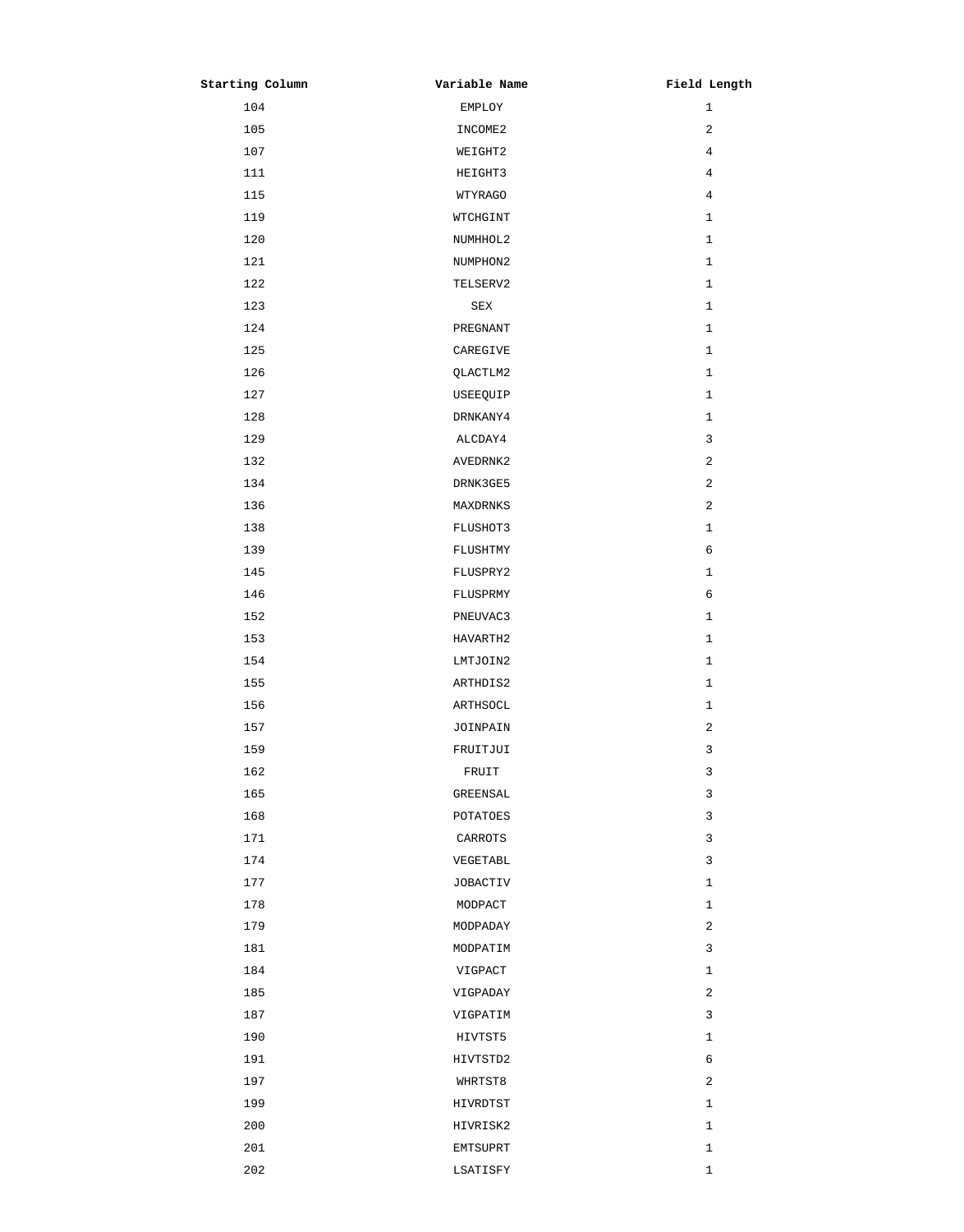| Starting Column | Variable Name   | Field Length |
|-----------------|-----------------|--------------|
| 203             | <b>CNCRHAVE</b> | 1            |
| 204             | CNCRDIFF        | $\mathbf{1}$ |
| 205             | CNCRAGE         | 2            |
| 207             | CNCRTYPE        | 2            |
| 209             | PDIABTST        | $\mathbf{1}$ |
| 210             | PREDIAB1        | $\mathbf{1}$ |
| 211             | DIABAGE2        | 2            |
| 213             | INSULIN         | 1            |
| 214             | <b>BLDSUGAR</b> | 3            |
| 217             | FEETCHK2        | 3            |
| 220             | DOCTDIAB        | 2            |
| 222             | CHKHEMO3        | $\sqrt{2}$   |
| 224             | FEETCHK         | 2            |
| 226             | <b>EYEEXAM</b>  | $\mathbf 1$  |
| 227             | DIABEYE         | $\mathbf 1$  |
| 228             | DIABEDU         | 1            |
| 229             | PAINACT2        | 2            |
| 231             | QLMENTL2        | 2            |
| 233             | QLSTRES2        | 2            |
| 235             | QLHLTH2         | 2            |
| 237             | VIDFCLT2        | 1            |
| 238             | VIREDIF2        | 1            |
| 239             | VIPRFVS2        | 1            |
| 240             | VINOCRE2        | 2            |
| 242             | VIEYEXM2        | 1            |
| 243             | VIINSUR2        | 1            |
| 244             | VICTRCT2        | $\mathbf{1}$ |
| 245             | VIGLUMA2        | 1            |
| 246             | VIMACDG2        | 1            |
| 247             | SLEPTIME        | 2            |
| 249             | SLEPSNOR        | 1            |
| 250             | SLEPDAY         | $\sqrt{2}$   |
| 252             | SLEPDRIV        | 1            |
| 253             | HAREHAB1        | 1            |
| 254             | STREHAB1        | 1            |
| 255             | CVDASPRN        | 1            |
| 256             | ASPUNSAF        | 1            |
| 257             | <b>BPEATHBT</b> | 1            |
| 258             | $\tt BPSALT$    | 1            |
| 259             | <b>BPALCHOL</b> | 1            |
| 260             | <b>BPEXER</b>   | 1            |
| 261             | <b>BPEATADV</b> | $\mathbf 1$  |
| 262             | <b>BPSLTADV</b> | 1            |
| 263             | <b>BPALCADV</b> | 1            |
| 264             | <b>BPEXRADV</b> | 1            |
| 265             | <b>BPMEDADV</b> | 1            |
| 266             | BPHI2MR         | 1            |
| 267             | HASYMP1         | 1            |
| 268             | HASYMP2         | $\mathbf 1$  |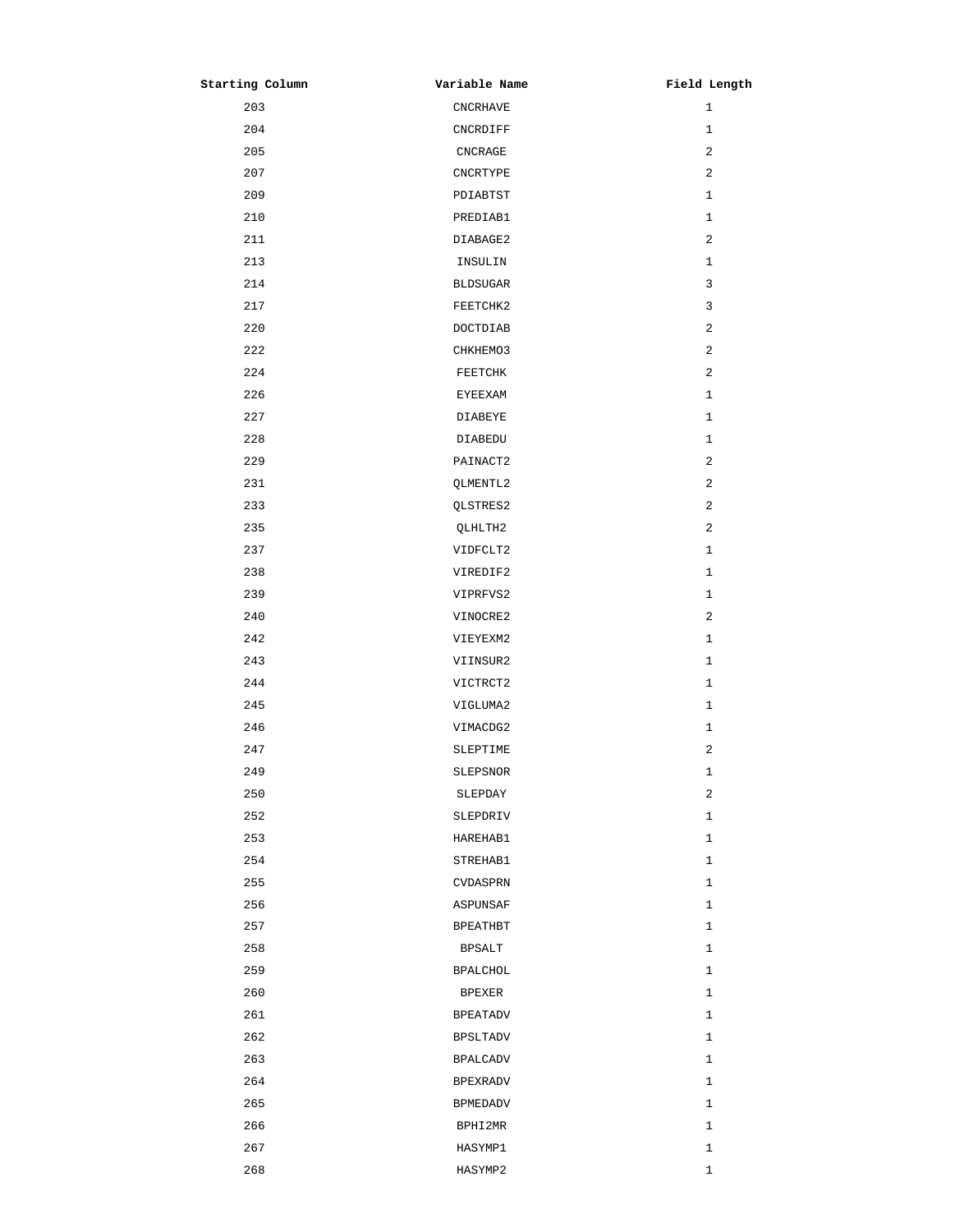| Starting Column | Variable Name   | Field Length |
|-----------------|-----------------|--------------|
| 269             | HASYMP3         | $\mathbf{1}$ |
| 270             | HASYMP4         | $\mathbf{1}$ |
| 271             | HASYMP5         | $\mathbf{1}$ |
| 272             | HASYMP6         | 1            |
| 273             | STRSYMP1        | 1            |
| 274             | STRSYMP2        | $\mathbf{1}$ |
| 275             | STRSYMP3        | $\mathbf{1}$ |
| 276             | STRSYMP4        | 1            |
| 277             | STRSYMP5        | $\mathbf{1}$ |
| 278             | STRSYMP6        | $\mathbf{1}$ |
| 279             | FIRSTAID        | $\mathbf{1}$ |
| 280             | HADMAM          | 1            |
| 281             | HOMLONG         | 1            |
| 282             | PROFEXAM        | $\mathbf{1}$ |
| 283             | LENGEXAM        | $\mathbf{1}$ |
| 284             | HADPAP2         | $\mathbf{1}$ |
| 285             | LASTPAP2        | $\mathbf{1}$ |
| 286             | HADHYST2        | $\mathbf{1}$ |
| 287             | PSATEST         | $\mathbf{1}$ |
| 288             | PSATIME         | $\mathbf{1}$ |
| 289             | DIGRECEX        | $\mathbf{1}$ |
| 290             | DRETIME         | $\mathbf{1}$ |
| 291             | PROSTATE        | $\mathbf{1}$ |
| 292             | <b>BLDSTOOL</b> | 1            |
| 293             | LSTBLDS3        | $\mathbf{1}$ |
| 294             | HADSIGM3        | 1            |
| 295             | HADSGC01        | $\mathbf{1}$ |
| 296             | LASTSIG3        | 1            |
| 297             | CSRVTRT         | 1            |
| 298             | CSRVDOC         | 2            |
| 300             | CSRVSUM         | 1            |
| 301             | CSRVRTRN        | $\mathbf{1}$ |
| 302             | CSRVINST        | $\mathbf{1}$ |
| 303             | CSRVINSR        | $\mathbf{1}$ |
| 304             | CSRVDEIN        | $1\,$        |
| 305             | CSRVCLIN        | 1            |
| 306             | CSRVPAIN        | 1            |
| 307             | CSRVCTRL        | $\mathbf{1}$ |
| 308             | ASTHMAGE        | $\sqrt{2}$   |
| 310             | ASATTACK        | $\mathbf{1}$ |
| 311             | ASERVIST        | 2            |
| 313             | ASDRVIST        | 2            |
| 315             | ASRCHKUP        | $\sqrt{2}$   |
| 317             | ASACTLIM        | 3            |
| 320             | ASYMPTOM        | $\mathbf{1}$ |
| 321             | ASNOSLEP        | $\mathbf{1}$ |
| 322             | ASTHMED3        | 1            |
| 323             | ASINHALR        | 1            |
| 324             | ARTTODAY        | $1\,$        |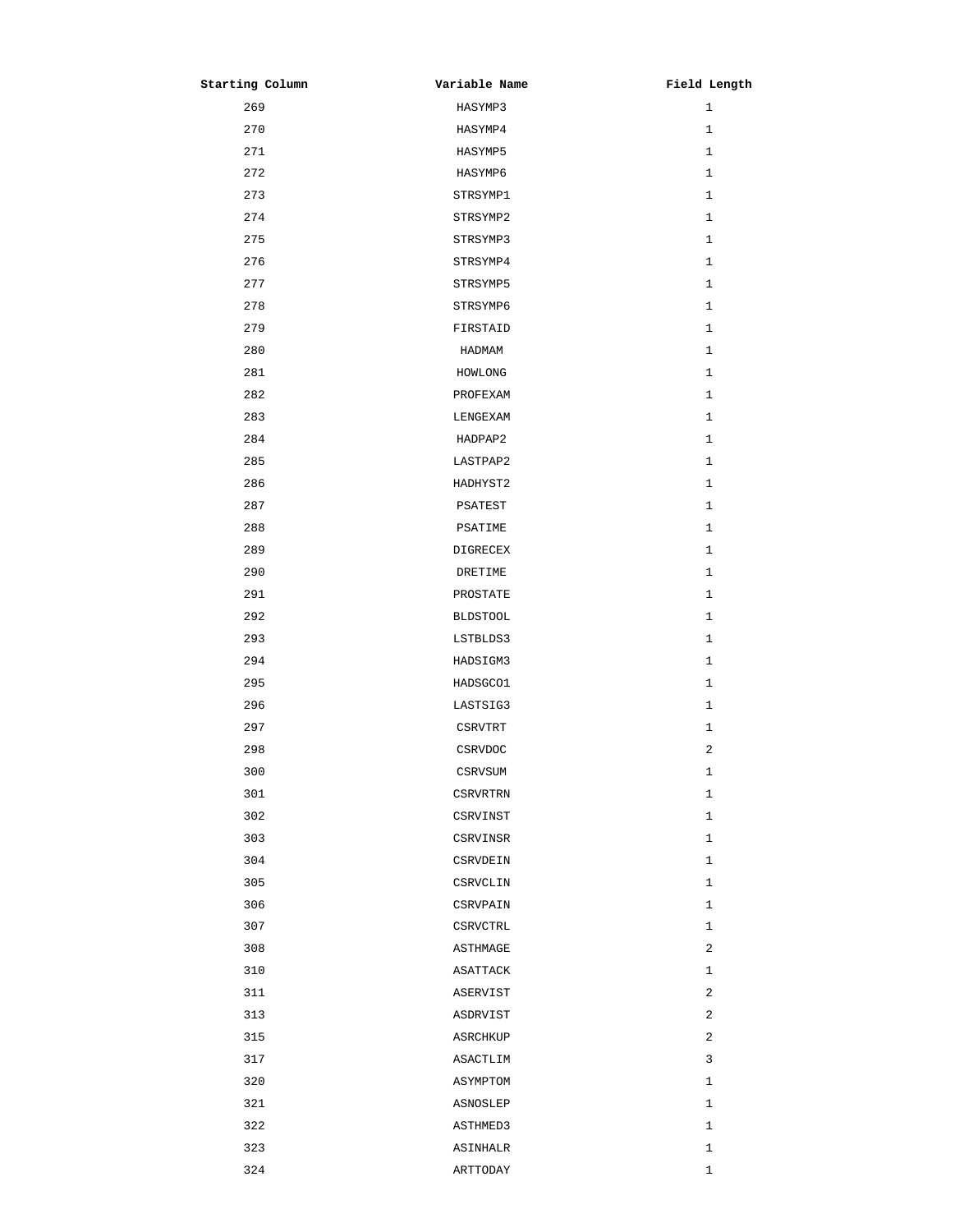| Starting Column | Variable Name  | Field Length |
|-----------------|----------------|--------------|
| 325             | ARTHWGT        | $\mathbf{1}$ |
| 326             | ARTHEXER       | 1            |
| 327             | ARTHEDU        | $\mathbf{1}$ |
| 328             | TNSARCV        | 1            |
| 329             | TNSARCNT       | $\mathbf{1}$ |
| 330             | TNSASHOT       | $\mathbf{1}$ |
| 331             | <b>HPVADVC</b> | $\mathbf{1}$ |
| 332             | HPVADSHT       | 2            |
| 334             | SHINGLES       | $\mathbf{1}$ |
| 335             | CRGVAGE        | 3            |
| 338             | CRGVGNDR       | $\mathbf{1}$ |
| 339             | CRGVRELT       | 2            |
| 341             | CRGVLONG       | 3            |
| 344             | CRGVPROB       | $\mathbf{2}$ |
| 346             | CRGVMOST       | 2            |
| 348             | CRGVHRS        | 3            |
| 351             | CRGVDIFF       | 2            |
| 353             | CRGVCHNG       | $\mathbf{1}$ |
| 354             | GPWELPR3       | $\mathbf{1}$ |
| 355             | GP3DYWTR       | $\mathbf{1}$ |
| 356             | GP3DYFD1       | $\mathbf{1}$ |
| 357             | GP3DYPRS       | $\mathbf{1}$ |
| 358             | GPBATRAD       | $\mathbf{1}$ |
| 359             | GPFLSLIT       | $\mathbf{1}$ |
| 360             | GPEMRCM1       | 1            |
| 361             | GPEMRIN1       | $\mathbf{1}$ |
| 362             | GPVACPL1       | $\mathbf{1}$ |
| 363             | GPMNDEVC       | 1            |
| 364             | GPNOTEV1       | 2            |
| 366             | RRCLASS2       | Ŧ            |
| 367             | RRCOGNT2       | $\mathbf{1}$ |
| 368             | RRATWRK2       | $\mathbf{1}$ |
| 369             | RRHCARE3       | $\mathbf{1}$ |
| 370             | RRPHYSM2       | $\mathbf{1}$ |
| 371             | RREMTSM2       | $\mathbf{1}$ |
| 372             | MISNERVS       | $\mathbf{1}$ |
| 373             | MISHOPLS       | $\mathbf{1}$ |
| 374             | MISRSTLS       | $\mathbf{1}$ |
| 375             | MISDEPRD       | $\mathbf{1}$ |
| 376             | MISEFFRT       | $\mathbf{1}$ |
| 377             | MISWTLES       | $\mathbf{1}$ |
| 378             | MISNOWRK       | 2            |
| 380             | MISTMNT        | $\mathbf{1}$ |
| 381             | MISTRHLP       | $\mathbf{1}$ |
| 382             | MISPHLPF       | $\mathbf{1}$ |
| 383             | IAQCODT1       | $\mathbf{1}$ |
| 384             | CMDGPPWR       | $\mathbf{1}$ |
| 385             | CMDGPBAT       | $\mathbf{1}$ |
| 386             | CMDGPGEN       | $\mathbf 1$  |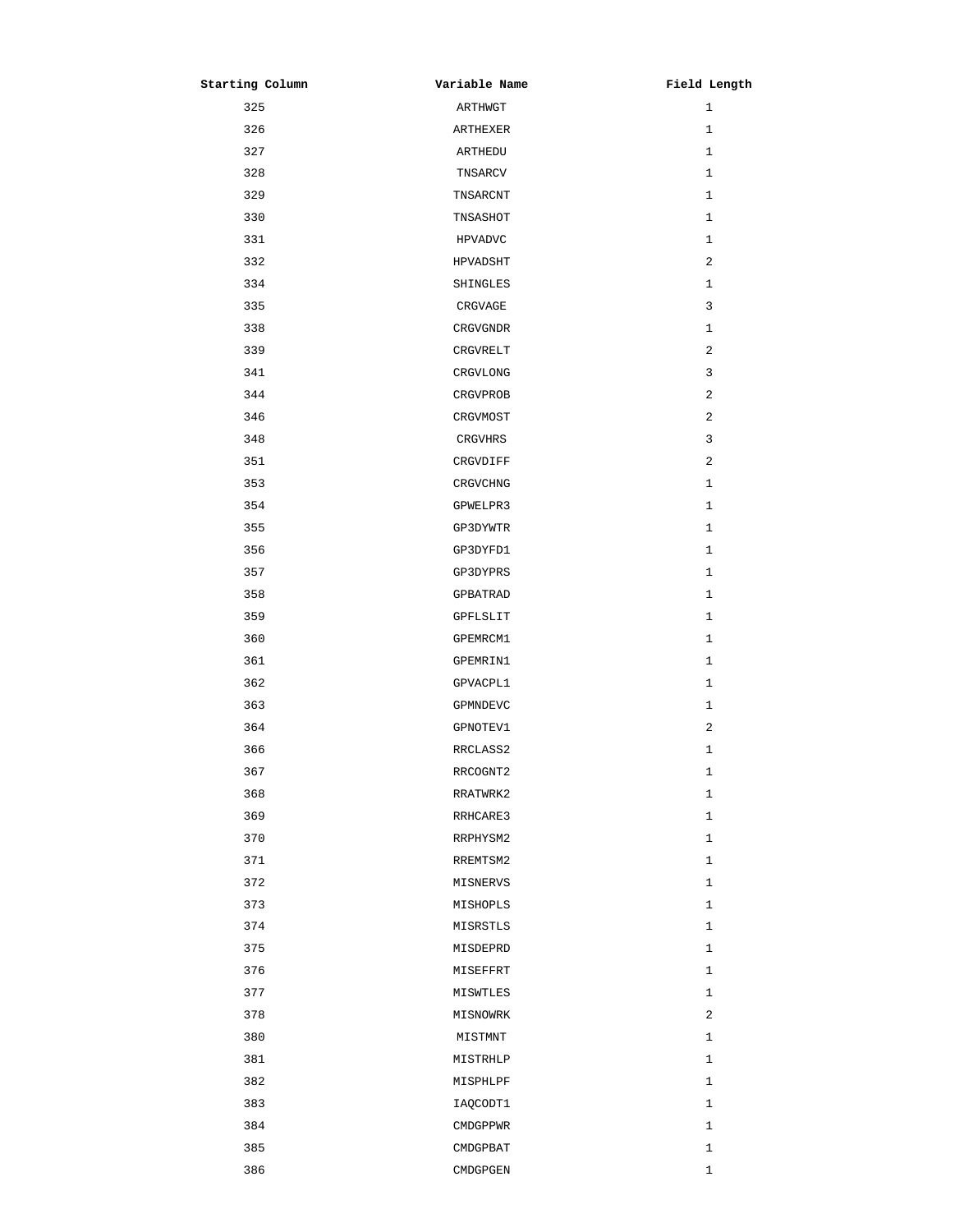| Starting Column | Variable Name   | Field Length |
|-----------------|-----------------|--------------|
| 387             | CMDGPDSL        | $\mathbf{1}$ |
| 388             | CMDGPLOC        | $\mathbf{1}$ |
| 389             | CMDGPRUN        | $\mathbf{1}$ |
| 390             | CMDGPOWN        | $\mathbf{1}$ |
| 391             | RENTHOM1        | $\mathbf{1}$ |
| 392             | SCNTMONY        | $\mathbf{1}$ |
| 393             | SCNTMEAL        | $\mathbf{1}$ |
| 394             | SCNTPAID        | $\mathbf{1}$ |
| 395             | SCNTWORK        | 2            |
| 397             | SCNTLPAD        | $\mathbf{1}$ |
| 398             | SCNTLWRK        | 2            |
| 400             | SCNTVOTE        | $\mathbf{1}$ |
| 401             | ACEDEPRS        | $\mathbf{1}$ |
| 402             | <b>ACEDRINK</b> | $\mathbf{1}$ |
| 403             | <b>ACEDRUGS</b> | $\mathbf{1}$ |
| 404             | ACEPRISN        | $\mathbf{1}$ |
| 405             | ACEDIVRC        | $\mathbf{1}$ |
| 406             | ACEPUNCH        | $\mathbf{1}$ |
| 407             | <b>ACEHURT</b>  | $\mathbf{1}$ |
| 408             | ACESWEAR        | $\mathbf{1}$ |
| 409             | ACETOUCH        | $\mathbf{1}$ |
| 410             | ACETTHEM        | $\mathbf{1}$ |
| 411             | ACEHVSEX        | 1            |
| 412             | RCSBIRTH        | 6            |
| 418             | RCSGENDR        | $\mathbf{1}$ |
| 419             | RCHISLAT        | $\mathbf{1}$ |
| 420             | RCSRACE         | 6            |
| 426             | RCSBRACE        | $\mathbf{1}$ |
| 427             | RCSRLTN2        | $\mathbf{1}$ |
| 428             | CASTHDX2        | 1            |
| 429             | CASTHN02        | $\mathbf{1}$ |
| 430             | FLUSHCH1        | $\mathbf 1$  |
| 431             | RCVFVCH3        | 6            |
| 437             | HPVCHVC         | $\mathbf{1}$ |
| 438             | HPVCHSHT        | 2            |
| 440             | TNSCRCV         | $\mathbf{1}$ |
| 441             | TNSCRCNT        | $\mathbf{1}$ |
| 442             | TNSCSHOT        | $\mathbf{1}$ |
| 443             | _STSTR          | 5            |
| 448             | $_WT2$          | 10           |
| 458             | $\_AGEG$        | 2            |
| 460             | $\_$ SEXG $\_$  | $\mathbf{1}$ |
| 461             | $\_RACEG3$      | $\mathbf{1}$ |
| 462             | $_R$ FHLTH      | $\mathbf{1}$ |
| 463             | $\_$ HCVU65     | $\mathbf{1}$ |
| 464             | $_$ TOTINDA     | $\mathbf{1}$ |
| 465             | $_K$ FHYPE5     | $\mathbf{1}$ |
| 466             |                 | $\mathbf 1$  |
| 467             | $\_$ RFCHOL     | $\mathbf 1$  |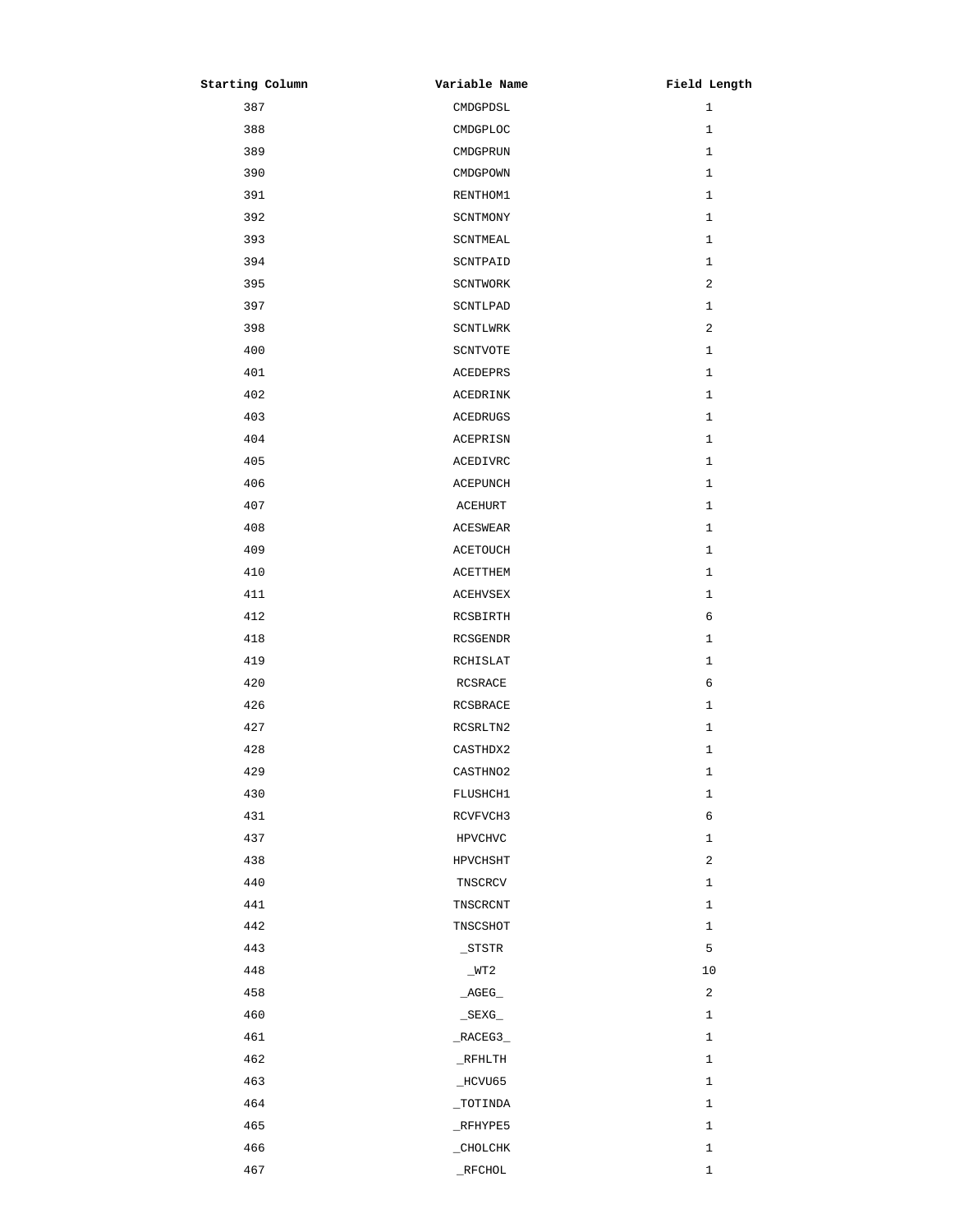| Starting Column | Variable Name | Field Length   |
|-----------------|---------------|----------------|
| 468             | $_L$ TASTHM   | $\mathbf{1}$   |
| 469             | $\_$ CASTHMA  | $\mathbf{1}$   |
| 470             | $\_$ ASTHMST  | $\mathbf{1}$   |
| 471             | _SMOKER3      | $\mathbf{1}$   |
| 472             | $_K$ FSMOK3   | $\mathbf{1}$   |
| 473             | MRACEORG      | $\sqrt{6}$     |
| 479             | MRACEASC      | 6              |
| 485             | $\_$ PRACE    | $\sqrt{2}$     |
| 487             | $_M$ RACE     | $\sqrt{2}$     |
| 489             | RACE2         | $\mathbf{1}$   |
| 490             | $\_RACES2$    | $\mathbf{1}$   |
| 491             | $\_RACES2$    | $\mathbf{1}$   |
| 492             | $\_RACE_G$    | $\mathbf{1}$   |
| 493             | $_CNRACE$     | $\mathbf{1}$   |
| 494             | $_C$ NRACEC   | $\mathbf{1}$   |
| 495             | _AGEG5YR      | $\sqrt{2}$     |
| 497             | AGE65YR       | $\mathbf{1}$   |
| 498             | $AGE_G$       | $\mathbf{1}$   |
| 499             | HTIN3         | 3              |
| 502             | HTM3          | 3              |
| 505             | WTKG2         | 5              |
| 510             | $\_$ BMI4     | 4              |
| 514             | _BMI4CAT      | $\mathbf{1}$   |
| 515             | $_K$ FBMI4    | $\mathbf{1}$   |
| 516             | _CHLDCNT      | 1              |
| 517             | _EDUCAG       | 1              |
| 518             | $\_INCOMG$    | 1              |
| 519             | DROCDY2_      | 3              |
| 522             | $_R$ FBING4   | 1              |
| 523             | _DRNKDY3      | 4              |
| 527             | _DRNKMO3      | $\overline{4}$ |
| 531             | $_R$ FDRHV3   | $\mathbf{1}$   |
| 532             | $_R$ FDRMN3   | $\mathbf{1}$   |
| 533             | _RFDRWM3      | $\mathbf{1}$   |
| 534             | $_F$ LSHOT3   | $\mathbf{1}$   |
| 535             | _PNEUMO2      | 1              |
| 536             | _DRDXART      | $\mathbf{1}$   |
| 537             | FTJUDAY_      | 3              |
| 540             | FRUTDAY_      | 3              |
| 543             | GNSLDAY_      | 3              |
| 546             | POTADAY       | 3              |
| 549             | CRTSDAY_      | 3              |
| 552             | VEGEDAY_      | 3              |
| 555             | $\_$ FRTSERV  | 5              |
| 560             | $_F$ RTINDX   | 1              |
| 561             | $_F$ v5SRV    | $\mathbf{1}$   |
| 562             | _MODPAMN      | 3              |
| 565             | _VIGPAMN      | 3              |
| 568             | MODCAT_       | 1              |